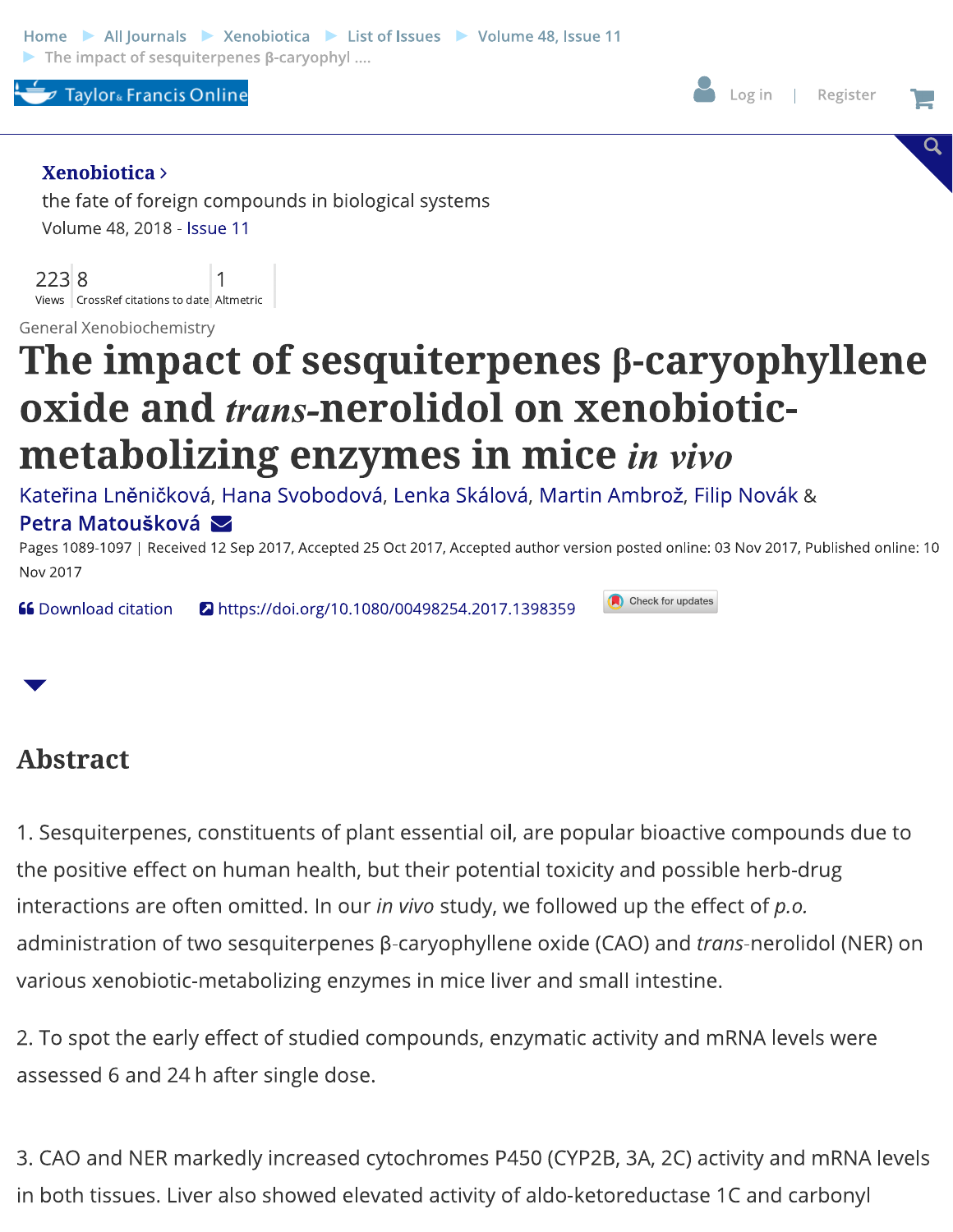Home All Journals Amendiotica List of Issues A Volume 48, Issue 11  $\triangleright$  The impact of sesquiterpenes  $\beta$ -caryophyl .... oxidoreductase 1 activity in small intestine. Among conjugation enzymes, only liver sulfotransferase activity was increased by sesquiterpenes.

4. Our results document that single dose of sesquiterpenes modulate activities and expression of several xenobiotic-metabolizing enzymes.

**Q Keywords:** Cytochrome P450 drug-metabolizing enzyme enzyme induction terpenes

## Log in via your institution

- $\sum$   $\widehat{m}$  Access through your institution
- Log in to Taylor & Francis Online
- $\sum$  Log in

Restore content access

> Restore content access for purchases made as guest

### Purchase options \*

#### Save for later

#### PDF download + Online access

- 48 hours access to article PDF & online version
- Article PDF can be downloaded
- Article PDF can be printed

#### **USD 59.00**

 $\overline{F}$  Add to cart

#### **Issue Purchase**

• 30 days online access to complete issue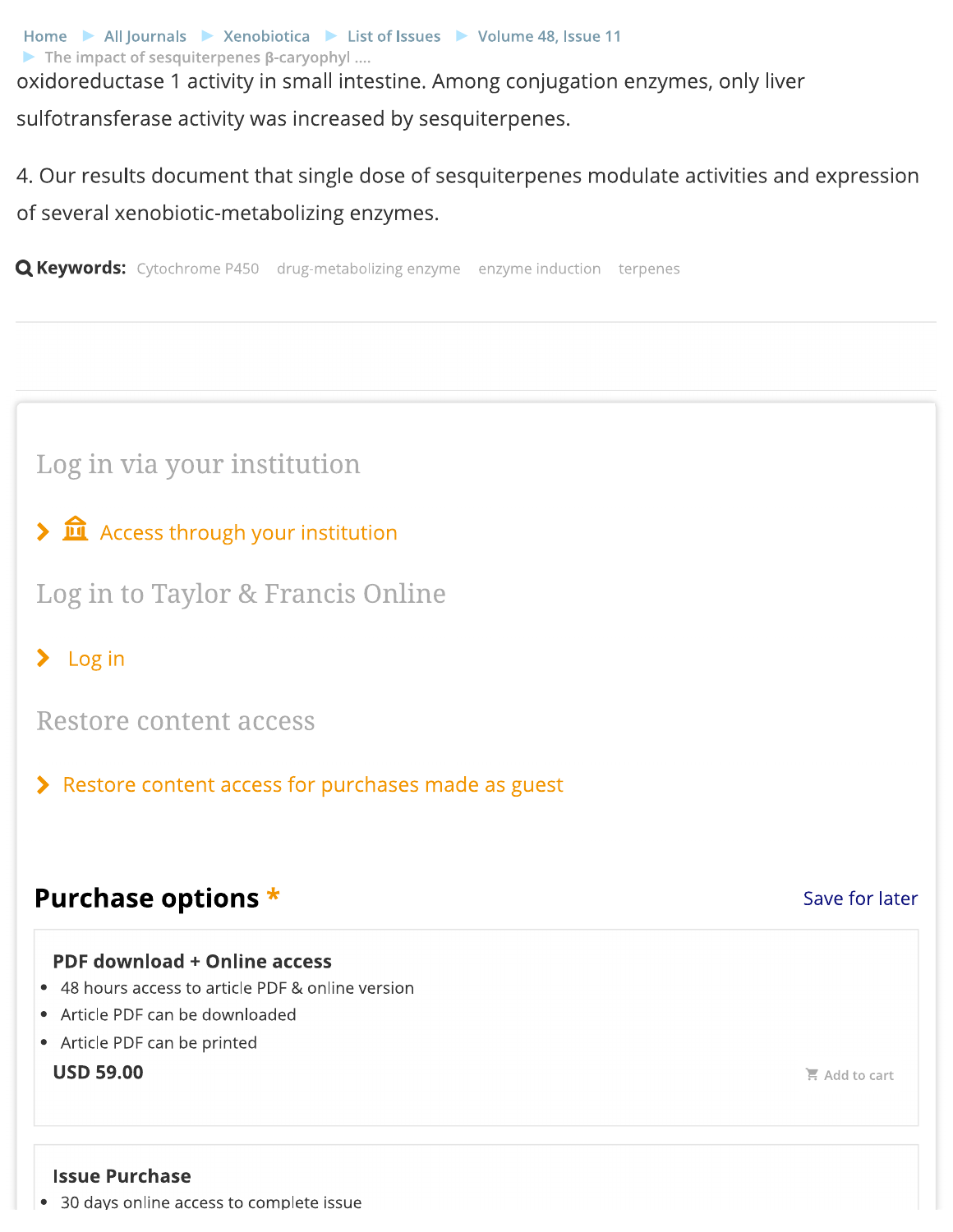| • ALUCTE FUES CALL DE PLITTEO<br><b>USD 832.00</b>                                   | $\mathbf{\Sigma}$ Add to cart |
|--------------------------------------------------------------------------------------|-------------------------------|
| <b>Purchase access via tokens</b><br>• Choose from packages of 10, 20, and 30 tokens |                               |
| • Can use on articles across multiple libraries & subject collections                |                               |
| • Article PDFs can be downloaded & printed                                           |                               |
| <b>From USD 450.00</b><br>per package                                                | Learn more                    |
| * Local tax will be added as applicable                                              |                               |

## **Declaration of interest**

No potential conflict of interest was reported by the authors.

## **Funding**

This work was supported by Czech Science Foundation [grant number P303/12/G163] and by Charles University in Prague [Research Project SVV 260 294].

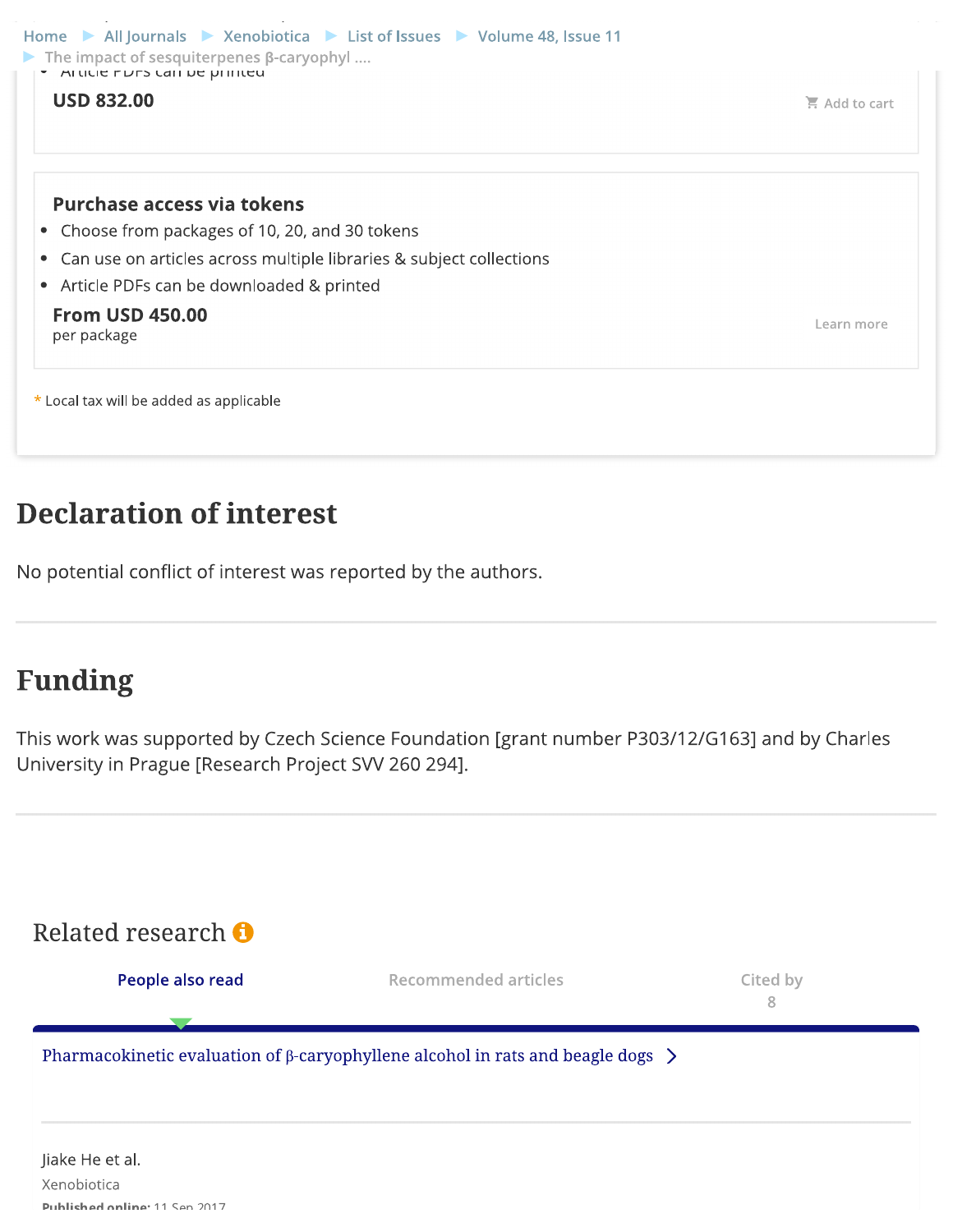Home ▶ All Journals ▶ Xenobiotica ▶ List of Issues ▶ Volume 48, Issue 11

 $\blacktriangleright$  The impact of sesquiterpenes  $\beta$ -caryophyl ....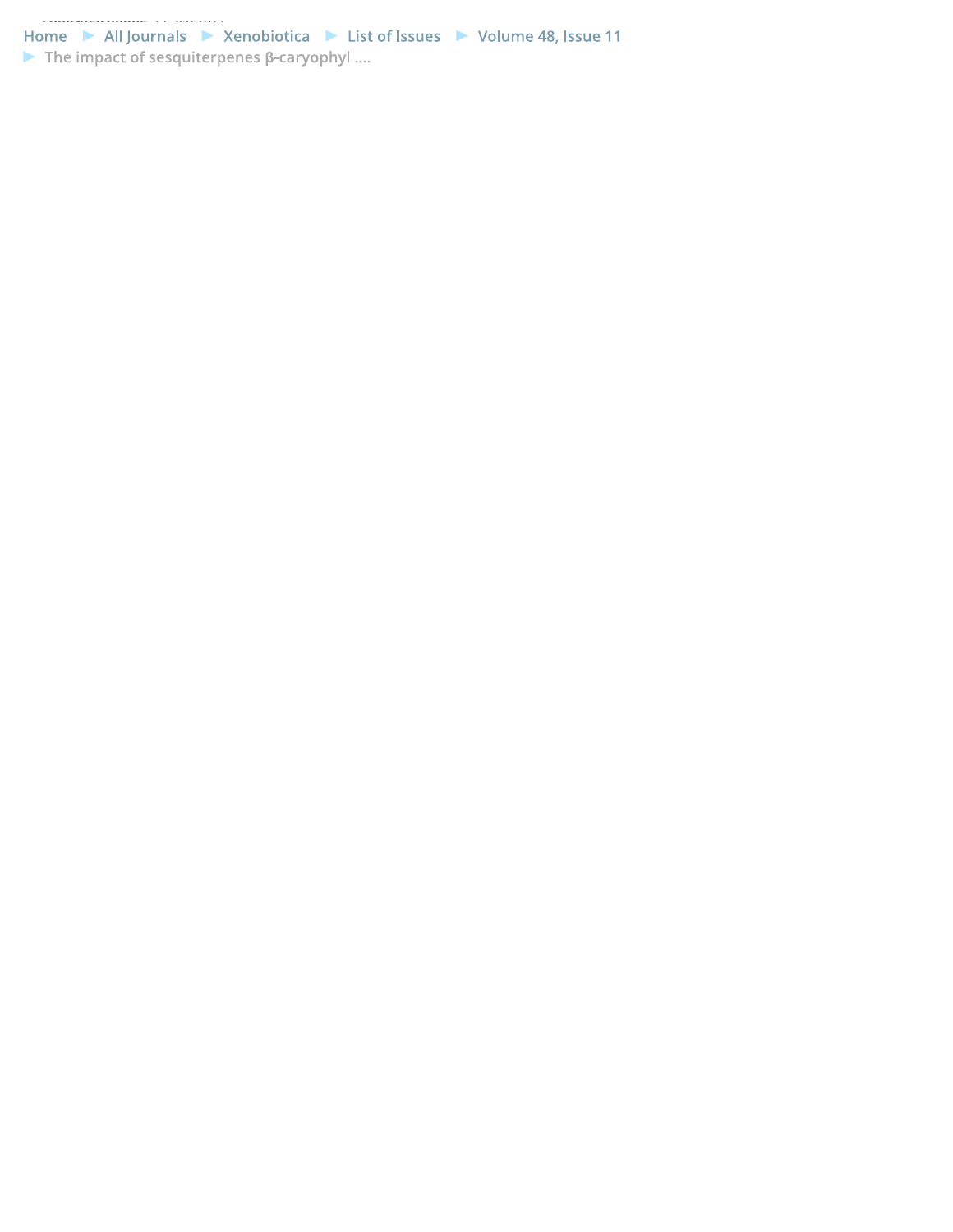Home All Journals > Xenobiotica > List of Issues > Volume 48, Issue 11<br>
> The impact of sesquiterpenes  $\beta$ -caryophyl ....